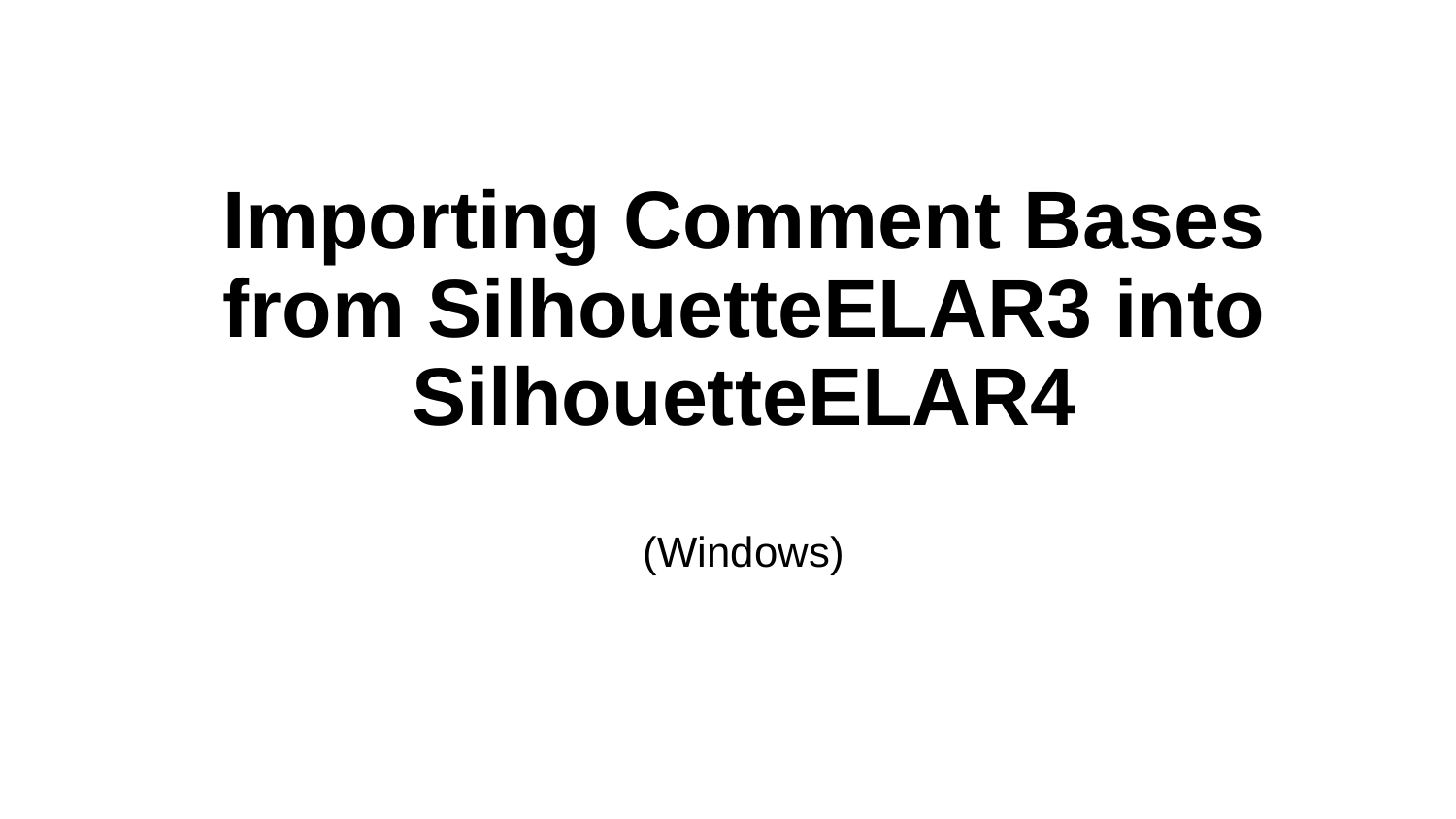In the Comment Bases window, note the **Location of Comment Base Folders.** If SilhouetteFLAR4 is installed on your Windows computer, this location will, by default, be c:\ProgramData\SilhouetteELAR4\Comments.

If SilhouetteELAR3 is installed on that same computer, then its Comment Bases will be found in c:\ProgramData\SilhouetteELAR

You will use Import a Comment Base in SilhouetteELAR4 to copy over the SilhouetteELAR3 comment bases.

> 1. In the **SilhouetteELAR4 Comment Bases** window, click on **Import a Comment Base**

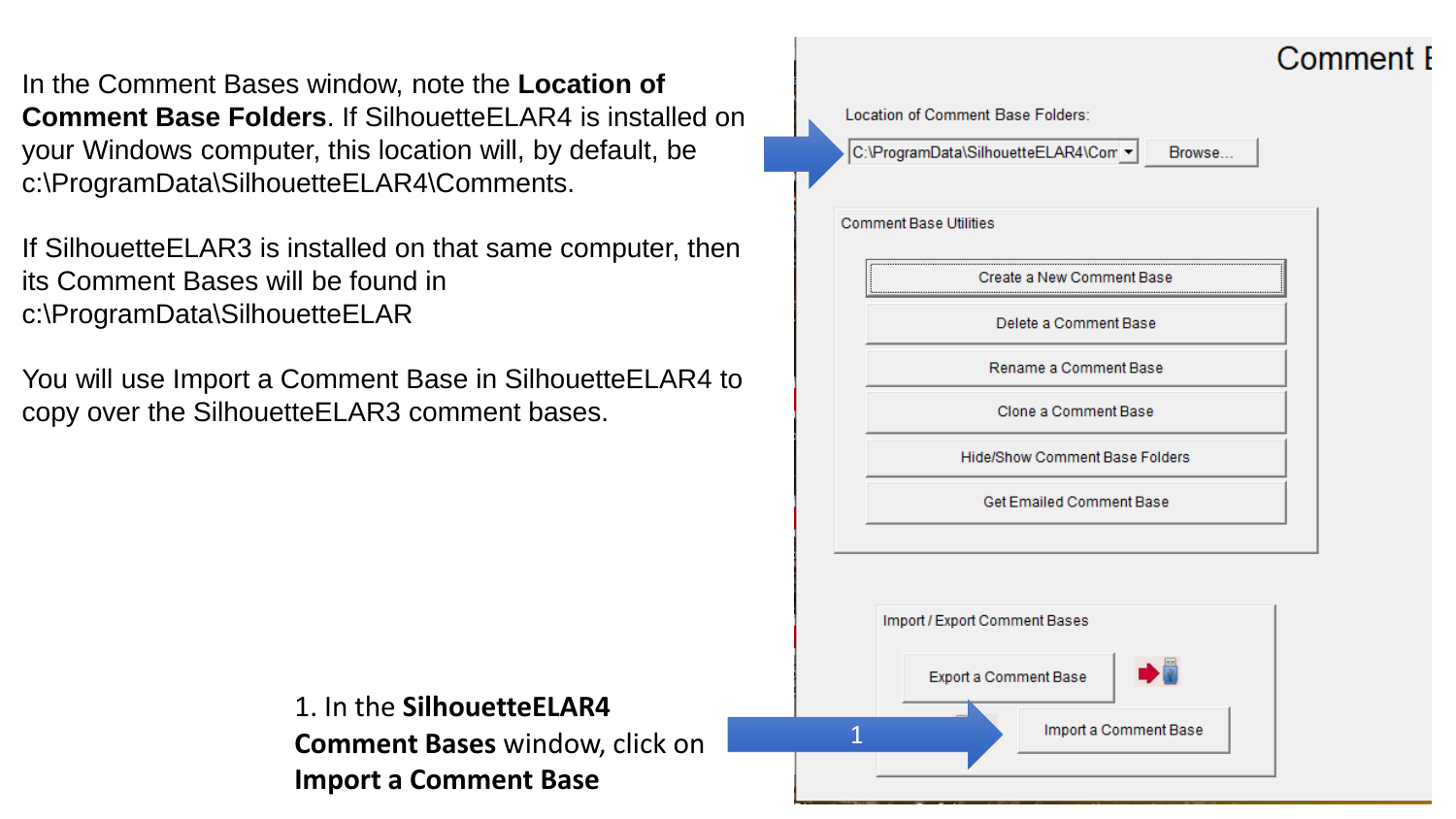In the Import a Comment Base window, click on **1. Select Source**. This will bring up a **Browse for Folder** window where you will locate the SilhouetteELAR folder. **First**, slide down and open the Windows  $(C:)$  list.

**Second**, slide further down and open the ProgramData list.

|                          | <b>Browse for Folder</b>                           |                          |
|--------------------------|----------------------------------------------------|--------------------------|
|                          | Select a SilhouetteELAR4 or SilhouetteELAR folder, |                          |
| 2                        | ProgramData                                        | $\overline{\phantom{a}}$ |
|                          | Adobe                                              |                          |
|                          | Affinity                                           |                          |
|                          | Apple                                              |                          |
|                          | Avid<br>↘                                          |                          |
|                          | boost_interprocess<br>>                            |                          |
|                          | Borland<br>$\mathcal{P}$                           |                          |
|                          | CanonBJ<br>$\mathcal{P}$                           |                          |
|                          | CanonEPP                                           |                          |
|                          | CanonIJEGV                                         | v                        |
| $\overline{\phantom{a}}$ |                                                    | $\rightarrow$            |
|                          |                                                    |                          |
|                          | Cancel<br>OK                                       |                          |
|                          |                                                    |                          |



**Third**, slide further down select (but DO NOT OPEN) the **SilhouetteELAR** folder (NOT the SilhouetteELAR4 folder).



## **Fourth**, click on OK.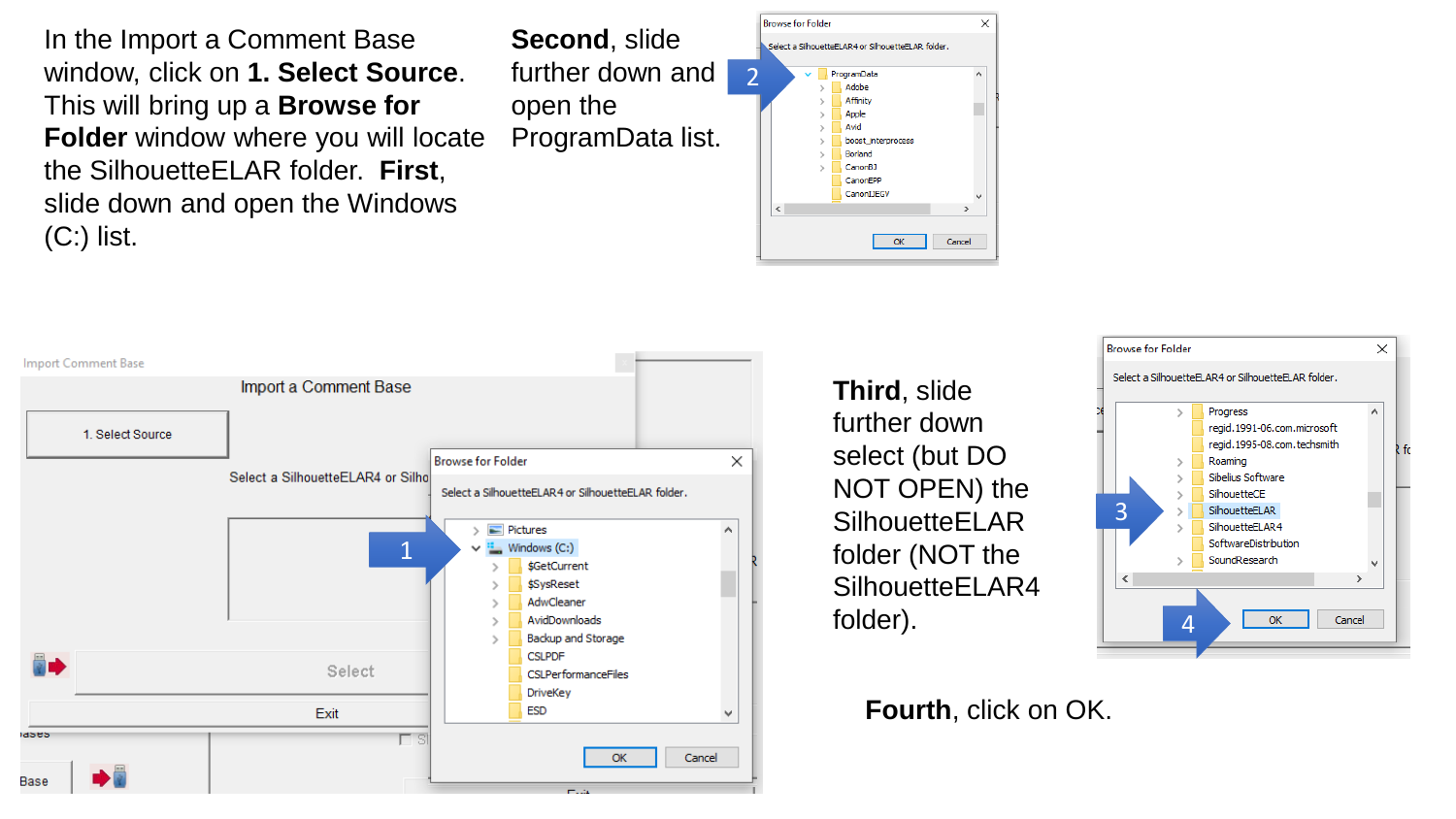**Oops….**if you get this message then you have selected the wrong folder OR you have gone *into* the SilhouetteELAR folder. Try again.

|                | OBIECT 9 OIIIInnetteLLHIJ4 ni OIIIInnetteLLH            |  |
|----------------|---------------------------------------------------------|--|
| SilhouetteELAR |                                                         |  |
|                | Select a SilhouetteELAR or SilhouetteELAR4 folder only. |  |
|                | OK                                                      |  |
|                |                                                         |  |